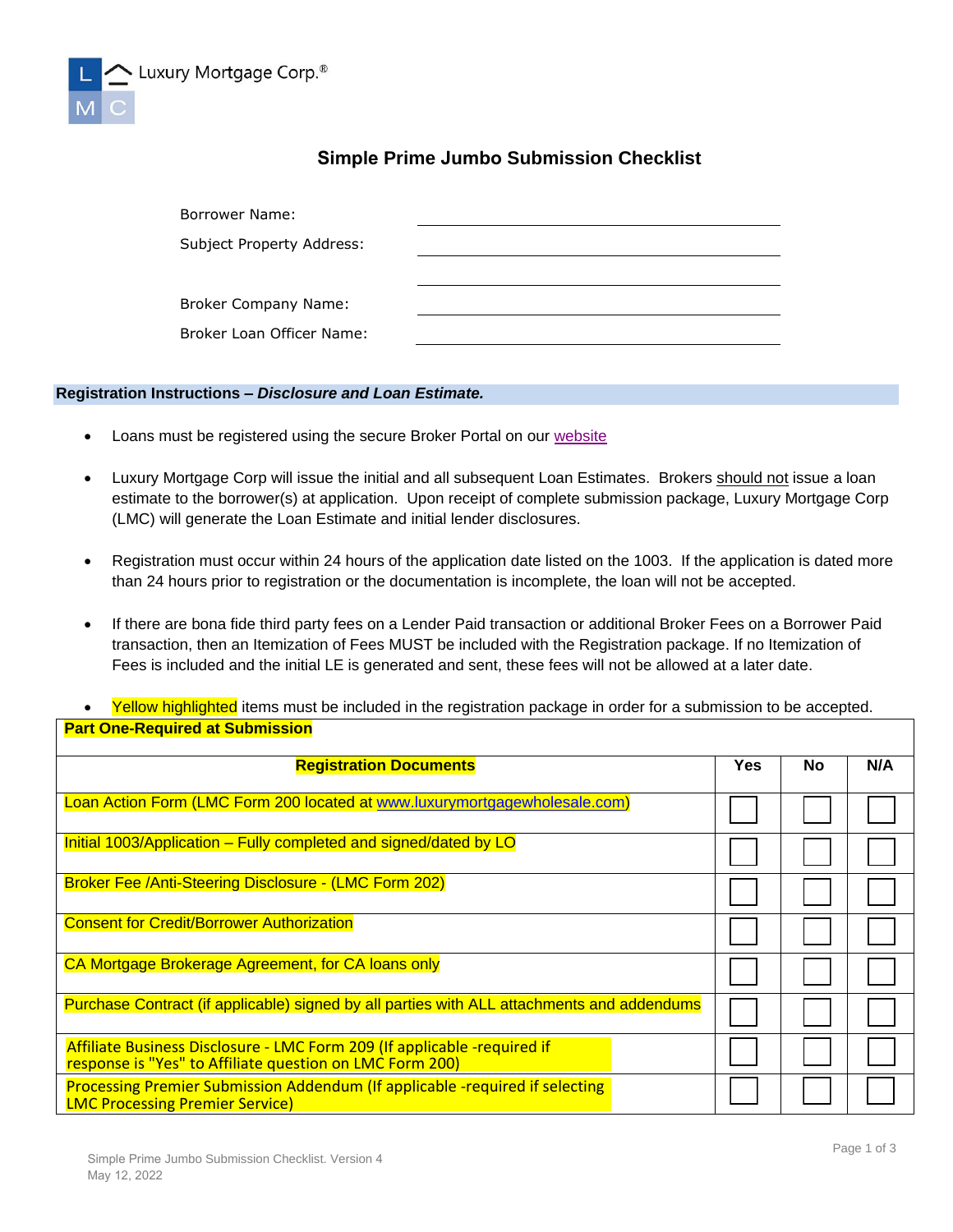

| <b>Part Two-Mandatory Income Documents-Required at Submission</b>                                                                                                                                                    |            |           |     |
|----------------------------------------------------------------------------------------------------------------------------------------------------------------------------------------------------------------------|------------|-----------|-----|
| <b>Simple Prime</b>                                                                                                                                                                                                  | <b>Yes</b> | <b>No</b> | N/A |
| 30 days of paystubs                                                                                                                                                                                                  |            |           |     |
| Last two year's W-2s                                                                                                                                                                                                 |            |           |     |
| Last two year's 1040s                                                                                                                                                                                                |            |           |     |
| Any K-1's listed on 1040s                                                                                                                                                                                            |            |           |     |
| Any business returns for entities with ownership interest greater than or equal to 25%                                                                                                                               |            |           |     |
| Year and/or year Profit and Loss Statement and Balance Sheet for any entity with 25% or<br>greater ownership interest                                                                                                |            |           |     |
| If utilizing Asset Distribution, confirmation of the amount and frequency of the distribution<br>from institution which holds funds or financial advisor<br>*Distribution must commence prior to application date    |            |           |     |
| Awards letters, 1099s, divorce decree/separation agreement, and other documentation as<br>necessary to establish income to be relied upon to qualification                                                           |            |           |     |
| Signed 4506-T                                                                                                                                                                                                        |            |           |     |
| Part Three-Additional Applicable Documentation Required-Send at Processing                                                                                                                                           |            |           |     |
| <b>Assets</b>                                                                                                                                                                                                        | <b>Yes</b> | <b>No</b> | N/A |
| Most recent two months' asset statements for funds to be utilized for funds to close and post-<br>closing reserves required by guidelines                                                                            |            |           |     |
| Source any large deposits                                                                                                                                                                                            |            |           |     |
| CPA Letter if using business funds (need third months' account statement when using<br>business funds)                                                                                                               |            |           |     |
| Gift letter & Gift Documentation                                                                                                                                                                                     |            |           |     |
| <b>Credit</b>                                                                                                                                                                                                        |            |           |     |
| Copy of a current photo ID for all borrowers                                                                                                                                                                         |            |           |     |
| Green card and/or visa (if applicable)                                                                                                                                                                               |            |           |     |
| Most recent 12 consecutive cancelled rent checks (front and back) and copy of lease OR<br>verification of rent from professional management company. (If the borrower is renting their<br>current primary residence) |            |           |     |